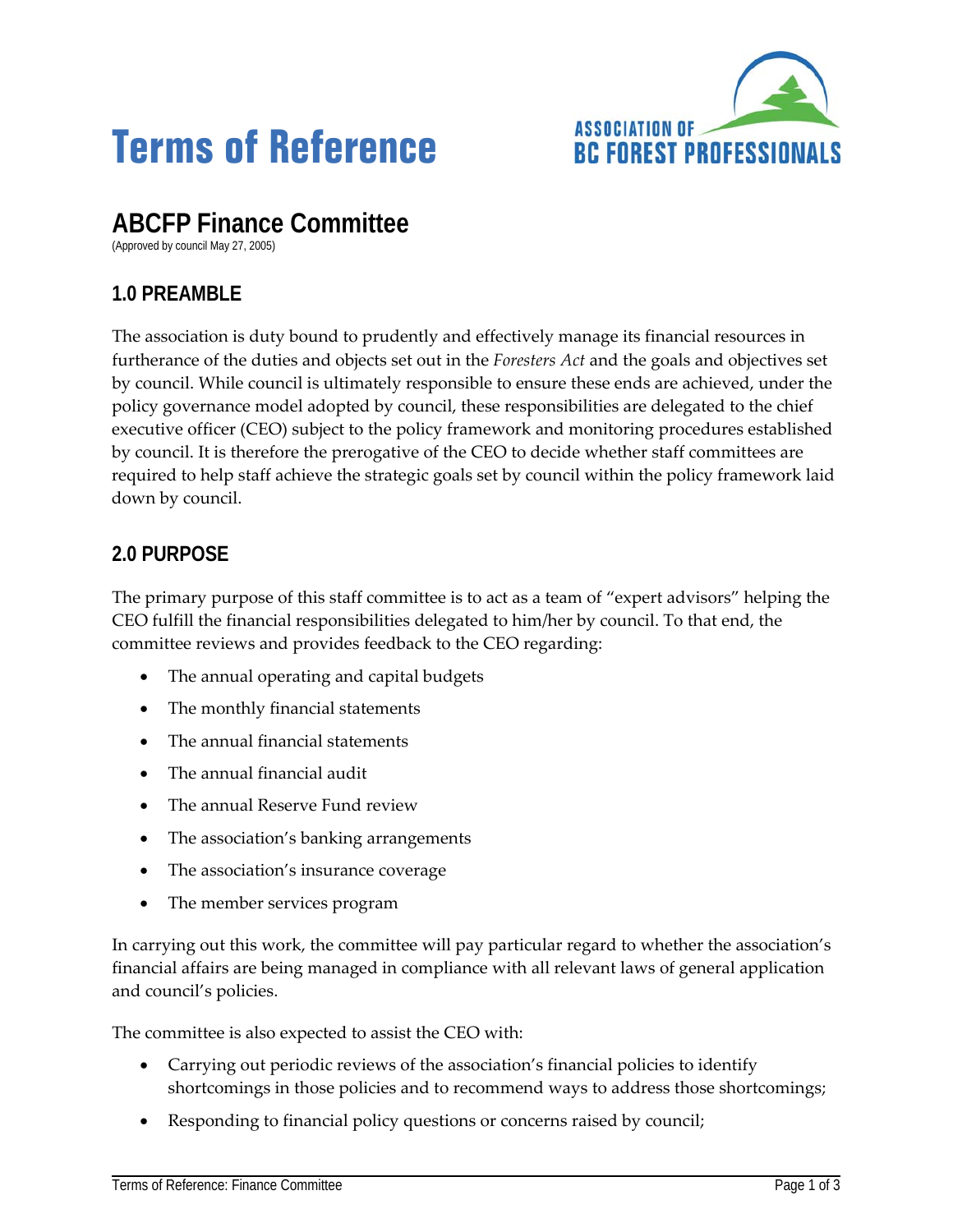• Carrying out other financial monitoring activities specified by council.

#### **3.0 COMPOSITION, APPOINTMENTS & REPORTING**

The finance committee shall be composed of five registered members appointed by and serving at the pleasure of the CEO plus one council liaison representative appointed annually by council. Preference shall be given to members with significant interest in and knowledge of financial matters. The term of office for each committee member, other than the council liaison representative, shall be four years. No committee member shall be able to serve more than two consecutive terms. In the interest of continuity, every effort shall be made to stagger the terms of committee members.

The chair shall be selected by the committee on an annual basis at the first committee meeting following the association's annual meeting.

The responsibility to report to council on association finances and the work of the finance committee rests with the CEO but the council liaison representative may supplement those reports as he/she deems appropriate.

#### **4.0 MEETINGS & DECISION-MAKING**

Meetings will be held bimonthly and will normally be timed to precede council meetings by one to two weeks. Additional meetings may be called by the CEO as required. The March (review of reserve fund) and November (draft budget review) meetings will normally be face to face. To the extent feasible, meetings will be held by conference call.

The quorum required to conduct committee business shall be fifty percent of the committee membership, including the council liaison representative.

Most decision‐making is expected to be consensual. If a consensus is unclear or in doubt, the chair may clarify the committee's view by calling a vote in which a simple majority shall prevail. Any decisions made shall be considered non-binding advice to the CEO who is solely responsible to council for the management of the association's financial affairs.

#### **5.0 STAFF SUPPORT**

The e CEO's responsibilities relative to the finance committee will normally be delegated to the director of finance & administration who will also act as secretary to the committee. Nevertheless, the CEO will work closely with the committee and will make every effort to attend committee meetings. Staff may participate fully in committee deliberations but, in the event of a vote, may not vote.